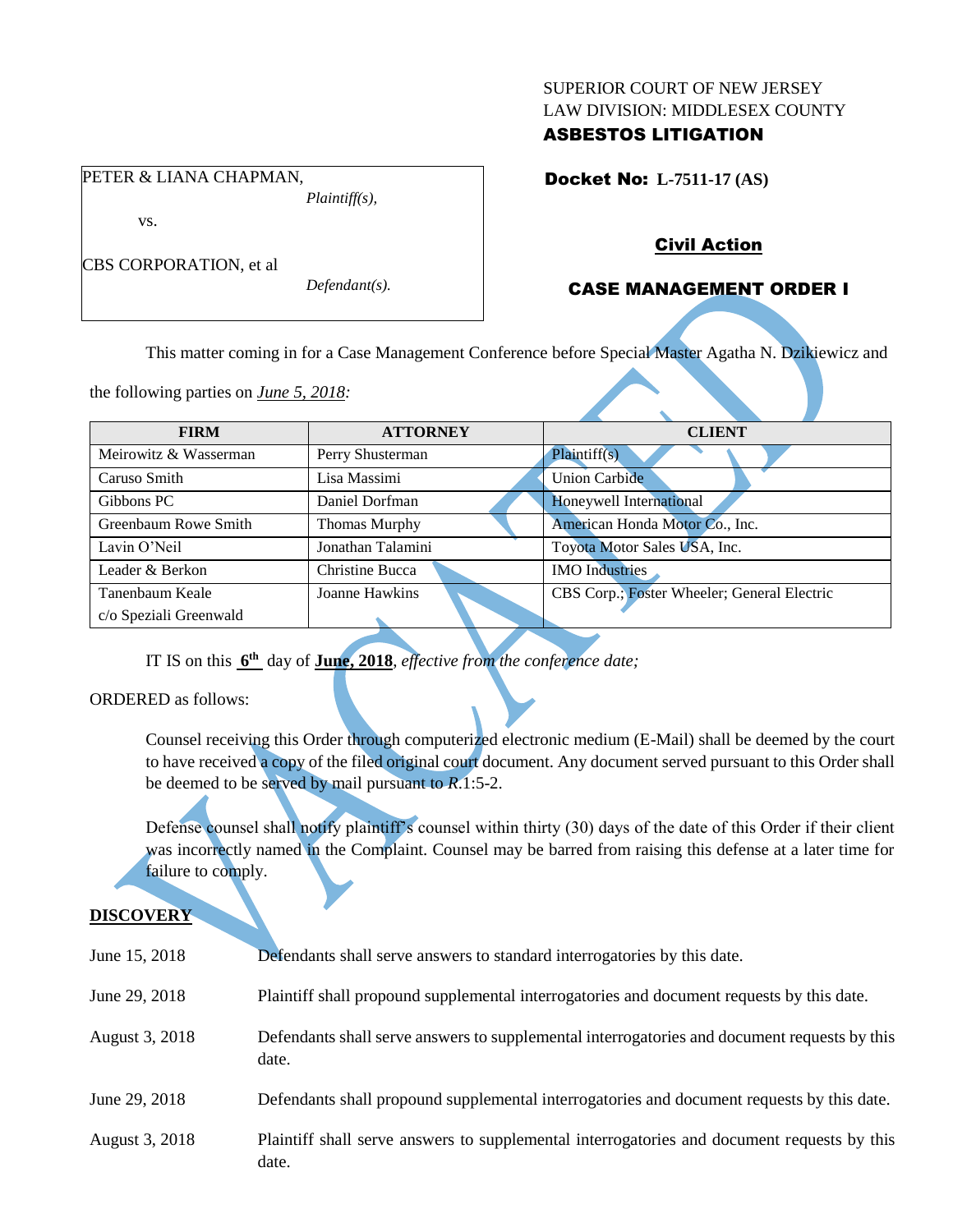- September 21, 2018 Fact discovery, including depositions, shall be completed by this date. Plaintiff's counsel shall contact the Special Master within one week of this deadline if all fact discovery is not completed.
- September 28, 2018 Depositions of corporate representatives shall be completed by this date.

#### **EARLY SETTLEMENT**

September 14, 2018 Settlement demands shall be served on all counsel and the Special Master by this date.

### **SUMMARY JUDGMENT MOTION PRACTICE**

- September 14, 2018 Plaintiff's counsel shall advise, in writing, of intent not to oppose motions by this date.
- September 28, 2018 Summary judgment motions shall be filed no later than this date.
- October 26, 2018 Last return date for summary judgment motions.

#### **MEDICAL DEFENSE**

- July 27, 2018 Plaintiff shall serve medical expert reports by this date.
- July 27, 2018 Upon request by defense counsel, plaintiff is to arrange for the transfer of pathology specimens and x-rays, if any, by this date.
- November 30, 2018 Defendants shall identify its medical experts and serve medical reports, if any, by this date. In addition, defendants shall notify plaintiff's counsel (as well as all counsel of record) of a joinder in an expert medical defense by this date.

### **LIABILITY EXPERT REPORTS**

- July 27, 2018 Plaintiff shall identify its liability experts and serve liability expert reports or a certified expert statement by this date or waive any opportunity to rely on liability expert testimony.
- November 30, 2018 Defendants shall identify its liability experts and serve liability expert reports, if any, by this date or waive any opportunity to rely on liability expert testimony.

# **ECONOMIST EXPERT REPORTS**

July 27, 2018 Plaintiff shall identify its expert economists and serve expert economist report(s), if any, by this date or waive any opportunity to rely on economic expert testimony.

November 30, 2018 Defendants shall identify its expert economists and serve expert economist report(s), if any, by this date or waive any opportunity to rely on economic expert testimony.

### **EXPERT DEPOSITIONS**

December 28, 2018 Expert depositions shall be completed by this date. To the extent that plaintiff and defendant generic experts have been deposed before, the parties seeking that deposition in this case must file an application before the Special Master and demonstrate the necessity for that deposition. To the extent possible, documents requested in a deposition notice directed to an expert shall

 $\_$  ,  $\_$  ,  $\_$  ,  $\_$  ,  $\_$  ,  $\_$  ,  $\_$  ,  $\_$  ,  $\_$  ,  $\_$  ,  $\_$  ,  $\_$  ,  $\_$  ,  $\_$  ,  $\_$  ,  $\_$  ,  $\_$  ,  $\_$  ,  $\_$  ,  $\_$  ,  $\_$  ,  $\_$  ,  $\_$  ,  $\_$  ,  $\_$  ,  $\_$  ,  $\_$  ,  $\_$  ,  $\_$  ,  $\_$  ,  $\_$  ,  $\_$  ,  $\_$  ,  $\_$  ,  $\_$  ,  $\_$  ,  $\_$  ,